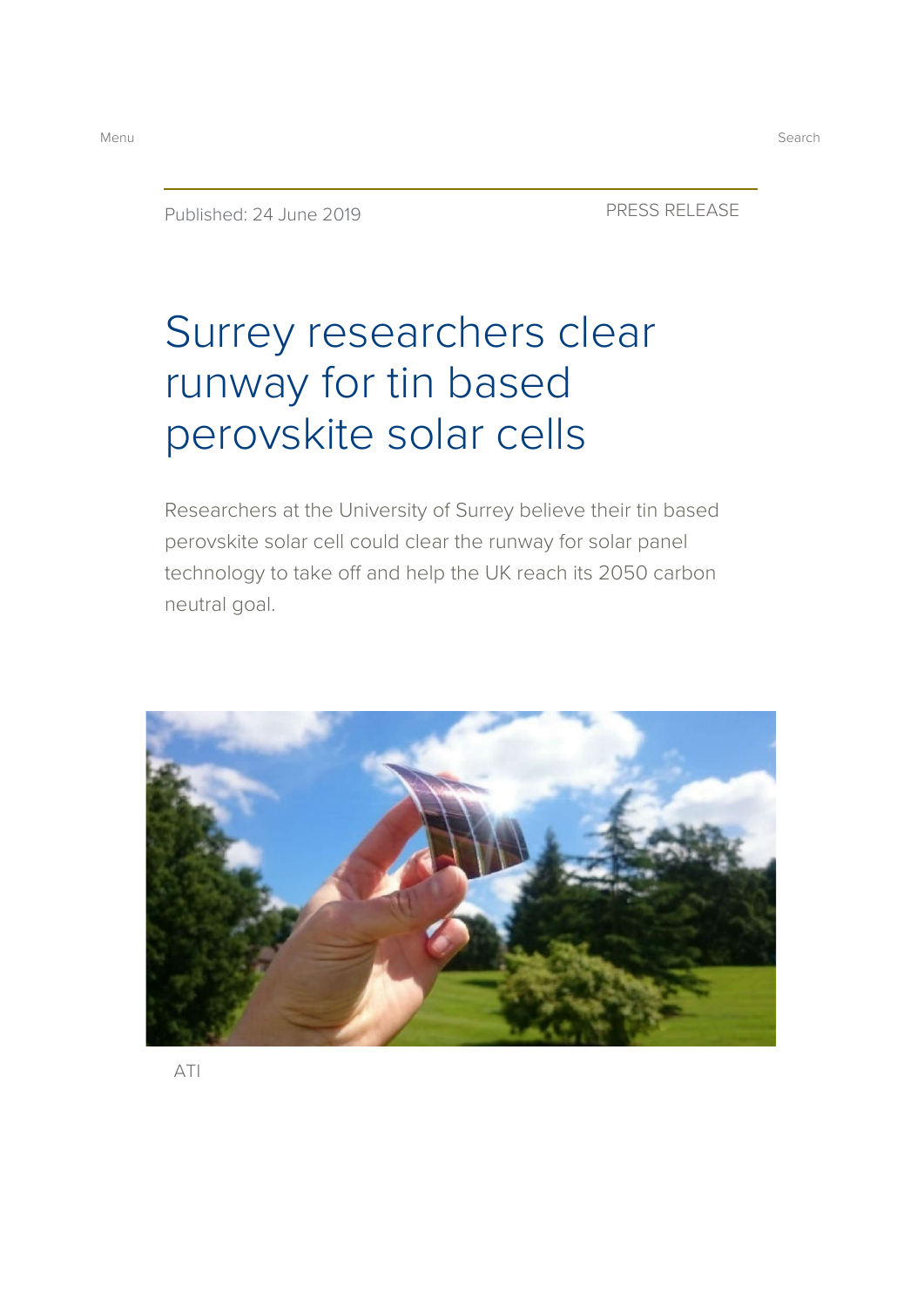As countries look to get to grips with climate change, solar cell technology is rapidly growing in popularity as an environmentally friendly energy alternative. Most commercial solar panels use silicon as the light absorber, which makes the panels rigid, heavy and costly.

Perovskites – a relatively new class of materials – are cheap and have proven to be more efficient at absorbing light than silicon. Unlike silicon, perovskites can be fabricated using solution processable "inks" that allow production of efficient, thin (semi-transparent) and flexible solar panels using low cost materials, while also allowing cell fabrication through rollto-roll printing. This technology allows for a wide variety of affordable solar panel options, from on-wall panels to window panes. Despite the excellent performances of perovskites solar cells, they do contain toxic lead as an ingredient – which has led environmentally conscious scientists to explore ways of reducing toxicity in the technology while maintaining their high efficiency.

In a study published by the *Journal of Materials Chemistry*, researchers from Surrey's Advanced Technology Institute (ATI) detail how they have produced a solar cell which contains 50 percent less lead with the more innocuous tin. By fine tuning their tin solar cell, researchers were able to create a product that is able to absorb infrared light in a similar manner as silicon cells. Researchers also found that by stacking lead-only cells with the ones mixed with tin can lead to power conversion results that outperform those of silicon-only power cells.

Indrachapa Bandara, lead author of the study and PhD student at ATI, said: "We are starting to see that many countries are treating the threat of climate change with the seriousness it deserves. If we are to get a handle on the problem and put the health of our planet on the right track, we need high-performing renewable energy solutions.

"Our study has shown that tin based perovskite solar cells have an incredible amount of potential and could help countries such as the United Kingdom reach its target of becoming carbon neutral by 2050."

Director of the ATI at the University of Surrey and corresponding author Professor Ravi Silva said: "Using solar panels will ultimately allow each of us to contribute to not just solving the energy crisis, but hugely reducing the impact of fossil fuels on climate change. Tin-based perovskite photovoltaics is an upcoming technology that promises major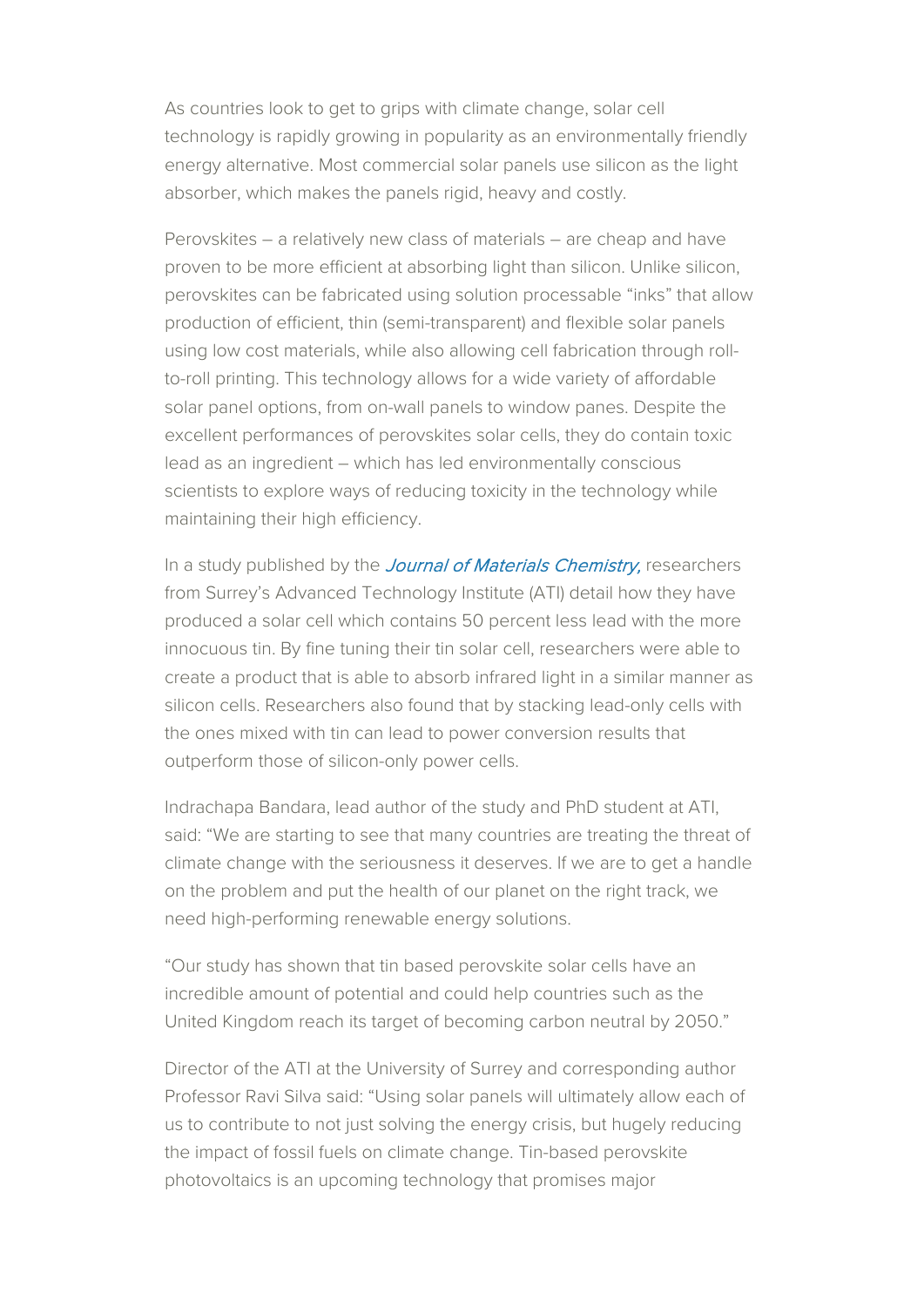improvements to environmentally friendly and efficient solar panels at a low cost. Our new findings point researchers in the field to gaining higher efficiencies while reducing the toxic impact of the absorber materials."

Read the paper "Tin(IV) dopant removal through anti-solvent engineering enabling tin based perovskite solar cells with high charge carrier mobilities" here.

Share what you've read?

Electrical and electronic engineering

## FEATURED ACADEMICS ▶▶▶



Ms Indrachapa Bandara Rajapakshe Mudiyanselage Postgraduate research student



Prof Ravi Silva Director, Advanced Technology Institute (ATI) and Head of

#### MEDIA CONTACTS ▶▶▶

External Communications and PR team Phone: +44 (0)1483 684380 / 688914 / 684378 Email: mediarelations@surrey.ac.uk Out of hours: +44 (0)7773 479911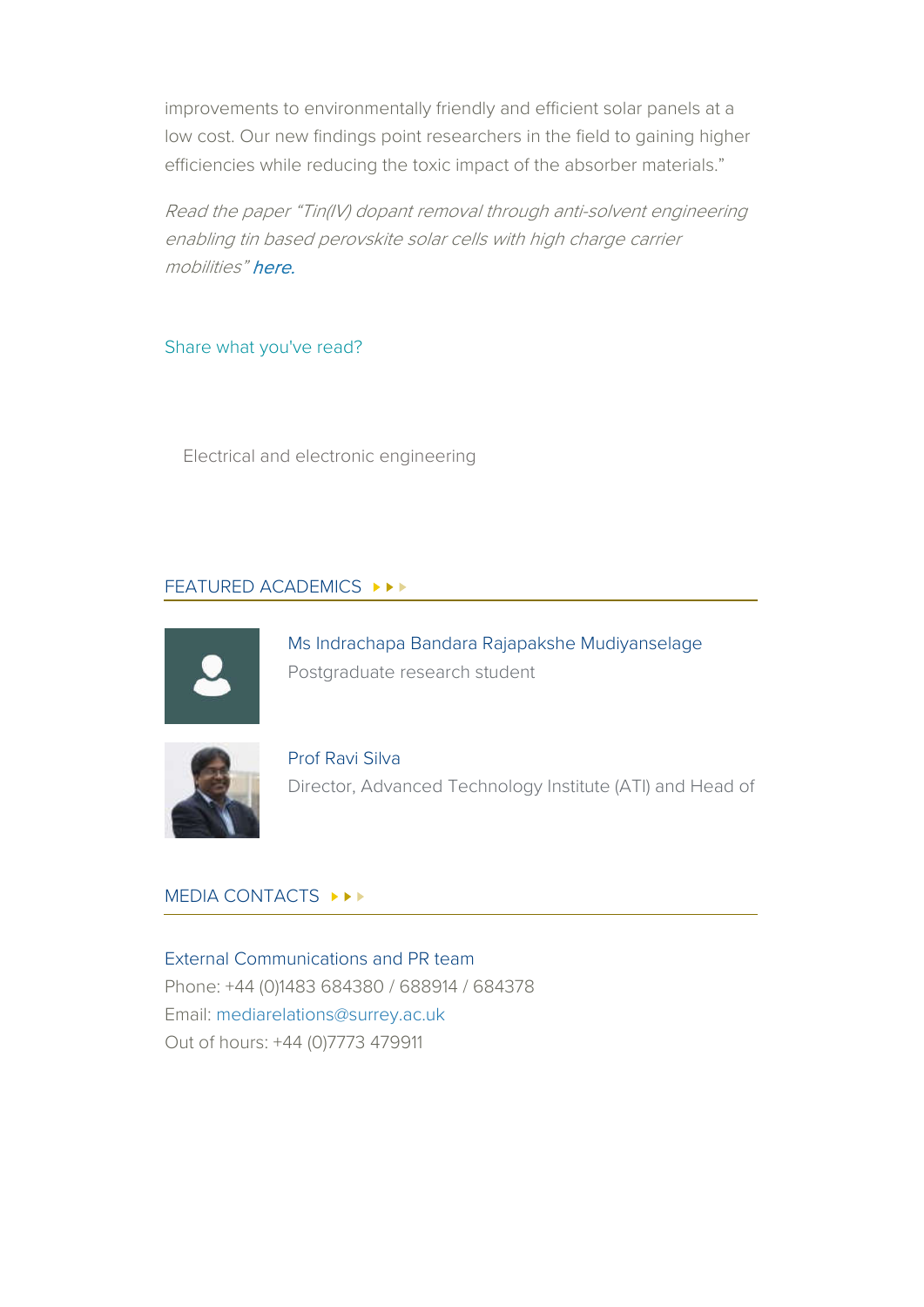## STUDY

A to Z course list Professional development International students Open days

#### ABOUT

Academic departments

Job opportunities

Events

In the community

Library

#### INFORMATION FOR

**Staff** 

Current students

Media

Schools and colleges

Visitors

Suppliers

CONTACT US

Contact us

Campus map (PDF)